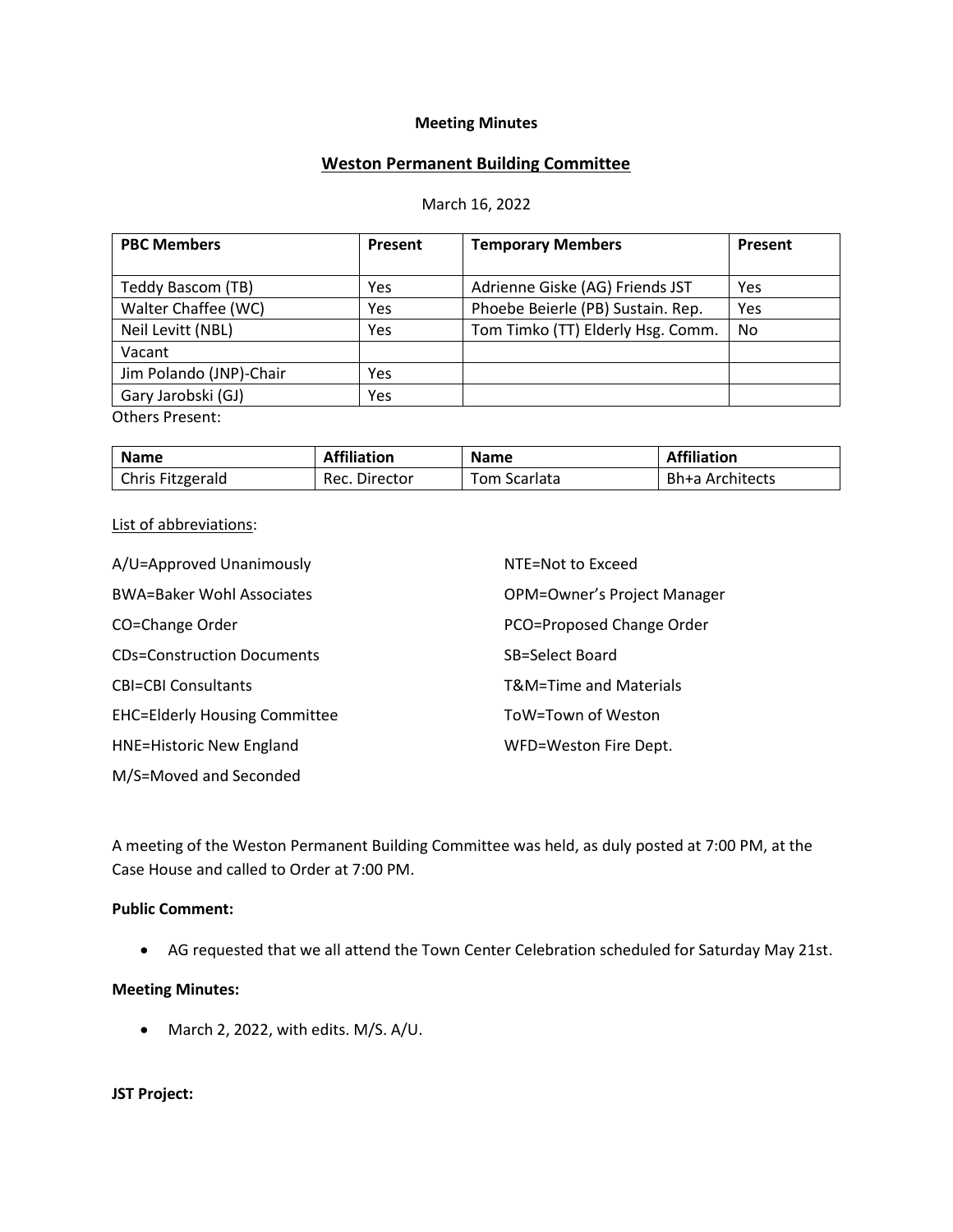- AG reported seeing a crack in the Ballroom ceiling, and some issues with the Fire Stair door on the second floor. GJ to investigate.
- AG noted that a fifth restauranteur has engaged with the Friends of the JST as a potential tenant.
- AG reported that 3 additional meetings between the Friends of the JST and the Town have taken place and progress is being made toward a lease agreement.
- GJ reported that a meeting with MOCC, the landscape contractor, Wes Wirth and himself took place and that 90% of the plantings have been secured for spring planting and the remaining 10% is scheduled to be secured by April  $1<sup>st</sup>$ .

### **Memorial Pool Renovation Project:**

- GJ distributed a memo dated March 16, 2022 from bh+a/Tom Scarlata proposing a new schedule for completion. The memo proposed a means to move the project ahead for consideration at Annual Town Meeting in 2022, without bids-in-hand due to the incompleteness of the drawings.
- After significant discussions and methods for getting the project to Annual Town Meeting in 2022 transpired, the risks for inappropriate cost estimating and inaccurate cost proposals being made to CPC and Town Meeting a motion to have bh+a develop a project cost estimate that includes all hard and soft costs with appropriate contingencies be developed before the scheduled March 21 CPC meeting and presented to the CPC, was seconded. After consideration the motion failed by a unanimous vote.
- A motion to recommend the project be scheduled for bid-in-hand in time for a Special Town Meeting in 2022 was seconded. A/U.
- PB discussed options for sustainability elements for the project and it was agreed that the only element should be adding solar water heating to the bathhouse building, as the buildings do not have space heating or air conditioning, only code required ventilation. It was also noted that all motors are to be premium efficiency and larger motors are to be VFD driven.

# **Middle School RTU Replacement:**

• GJ reported that bids are due on 3/17/2022. No action by the PBC is required.

# **Brook School Apartments Tenant Storage Project**:

- GJ reported that Tom Timko has decided to not bring the project to Annual Town Meeting in 2022.
- GJ distributed a project cost estimate to the PBC that was developed by the Facilities Group in conjunction with the design team and indicates a project cost of \$936,078. TT would like to consider cost savings and will discuss after the Annual Town Meeting with the project design team.
- Completed CD's will be available in about 4 weeks.

# **High School F Wing Roof Replacement**: